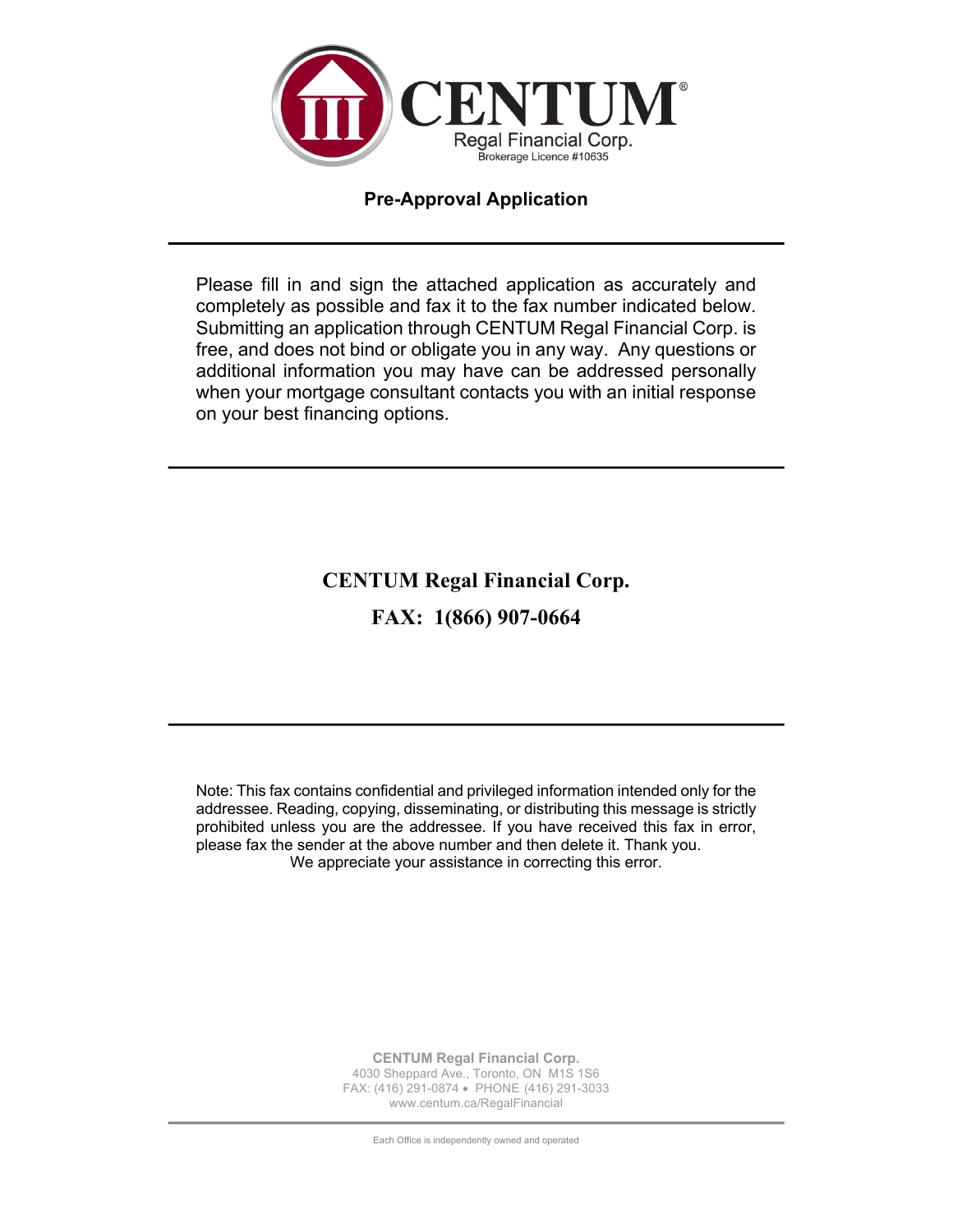

|                                       | <b>CENTUM Regal Financial Corp. - MORTGAGE APPLICATION</b>                                                            |                                                                                                                                                                                                                                                                          |
|---------------------------------------|-----------------------------------------------------------------------------------------------------------------------|--------------------------------------------------------------------------------------------------------------------------------------------------------------------------------------------------------------------------------------------------------------------------|
| <b>Primary Borrower</b>               |                                                                                                                       | <b>Co-Borrower</b>                                                                                                                                                                                                                                                       |
| $\Box$ Mr. $\Box$ Mrs. $\Box$ Ms.     | $\Box$ Dr.                                                                                                            | $\Box$ Mr. $\Box$ Mrs. $\Box$ Ms.<br>$\Box$ Dr.                                                                                                                                                                                                                          |
|                                       | Name: First Initial Last Name: First First                                                                            | Initial                                                                                                                                                                                                                                                                  |
|                                       |                                                                                                                       | Last                                                                                                                                                                                                                                                                     |
| City: Prov:                           | Postal Code:                                                                                                          | City: Prov: Postal Code:                                                                                                                                                                                                                                                 |
| Home#:                                | $Bus.$ #:                                                                                                             | Home#:<br>$Bus.#$ :                                                                                                                                                                                                                                                      |
| Time spent at this address:           | Yrs.<br>Mos.                                                                                                          | Time spent at this<br>address:<br>Yrs.<br>Mos.                                                                                                                                                                                                                           |
| $\Box$ Male<br>$\Box$ Female          | Birth Date:                                                                                                           | $\Box$ Male<br>$\Box$ Female<br>Birth Date:                                                                                                                                                                                                                              |
| S.I.N.:                               |                                                                                                                       | S.I.N.:                                                                                                                                                                                                                                                                  |
| $\Box$ Single<br>Marital Status:      | Married<br>$\Box$ Widowed                                                                                             | $\Box$ Single<br>$\Box$ Married<br>$\Box$ Widowed<br>Marital Status:                                                                                                                                                                                                     |
| $\Box$ Separated                      | Divorced<br>$\Box$ Common Law                                                                                         | Separated<br>$\Box$ Divorced<br>$\Box$ Common Law                                                                                                                                                                                                                        |
|                                       | Number of Dependents:                                                                                                 | Number of Dependents:                                                                                                                                                                                                                                                    |
| <b>Dwelling Status</b>                |                                                                                                                       |                                                                                                                                                                                                                                                                          |
| Rent/Lease<br>$\Box$ Own              | $\Box$ Living with Parents                                                                                            | Rent/Lease<br>$\Box$ Own<br>$\Box$ Living with Parents                                                                                                                                                                                                                   |
| Employment                            |                                                                                                                       |                                                                                                                                                                                                                                                                          |
|                                       |                                                                                                                       | Current Employer:                                                                                                                                                                                                                                                        |
| Job Description:                      | <u> 1980 - Johann Barn, mars ann an t-Amhain Aonaich an t-Aonaich an t-Aonaich ann an t-Aonaich ann an t-Aonaich</u>  | Job Description:                                                                                                                                                                                                                                                         |
| Annual Income: \$                     | How Long:                                                                                                             | Annual Income: \$<br>How Long:                                                                                                                                                                                                                                           |
|                                       | Mos.<br>Yrs.                                                                                                          | Yrs.<br>Mos.                                                                                                                                                                                                                                                             |
| <b>Income Type</b>                    |                                                                                                                       |                                                                                                                                                                                                                                                                          |
| $\Box$ Salary<br>$\Box$ Self-Employed | Pensioner                                                                                                             | Pensioner<br>$\Box$ Salary<br>Self-Employed                                                                                                                                                                                                                              |
| $\Box$ Commission<br>$\Box$ Alimony   | $\Box$ Contract                                                                                                       | $\Box$ Commission<br>$\Box$ Alimony<br>$\Box$ Contract                                                                                                                                                                                                                   |
| Additional Income:                    | $\mathbb{S}$                                                                                                          | Additional Income:                                                                                                                                                                                                                                                       |
|                                       | Previous Employment (complete if less than three years with current employer)                                         |                                                                                                                                                                                                                                                                          |
| Previous Employer:                    |                                                                                                                       | Previous Employer:                                                                                                                                                                                                                                                       |
| Job Description:                      |                                                                                                                       | Job Description:                                                                                                                                                                                                                                                         |
| Annual Income: \$                     | <u> 1980 - Johann Barbara, martin amerikan basal dan berasal dalam basal dalam basal dalam basal dalam basal dala</u> | Annual Income: \$                                                                                                                                                                                                                                                        |
| How Long:                             |                                                                                                                       | How Long:                                                                                                                                                                                                                                                                |
| Mos.<br>Yrs.                          |                                                                                                                       | $\overline{Y}$ rs.<br>Mos.                                                                                                                                                                                                                                               |
| <b>Purpose of Loan</b>                |                                                                                                                       |                                                                                                                                                                                                                                                                          |
| Home Purchase<br>$\Box$ Pre-Approval  | Transfer of Mortgage                                                                                                  | Refinance/Equity Take - if yes, for what reason:                                                                                                                                                                                                                         |
| Sales Price:                          | Down Payment:                                                                                                         | Mortgage Amount:<br>Date funds required:                                                                                                                                                                                                                                 |
| <b>Property Details</b>               |                                                                                                                       |                                                                                                                                                                                                                                                                          |
| Address:                              |                                                                                                                       |                                                                                                                                                                                                                                                                          |
|                                       | Street                                                                                                                | Municipality<br>Province<br>Postal Code                                                                                                                                                                                                                                  |
| Legal Description:                    |                                                                                                                       | MLS Number:                                                                                                                                                                                                                                                              |
| Property Type:<br>$\Box$ Detached     | $\Box$ Duplex<br>$\Box$ Apartment                                                                                     | $\Box$ Rowhouse<br>$\Box$ Other:<br><u>and the state of the state of the state of the state of the state of the state of the state of the state of the state of the state of the state of the state of the state of the state of the state of the state of the state</u> |
| Property Title:<br>$\Box$ Freehold    | $\Box$ Leasehold<br>$\Box$ Condominium/Strata                                                                         | Maintenance fee:\$<br>/mo.<br><u> The Communication of the Communication</u>                                                                                                                                                                                             |
| Description of Property:              | Lot Size:                                                                                                             | Age of Building:                                                                                                                                                                                                                                                         |
|                                       | Square Footage:                                                                                                       | Property Taxes:                                                                                                                                                                                                                                                          |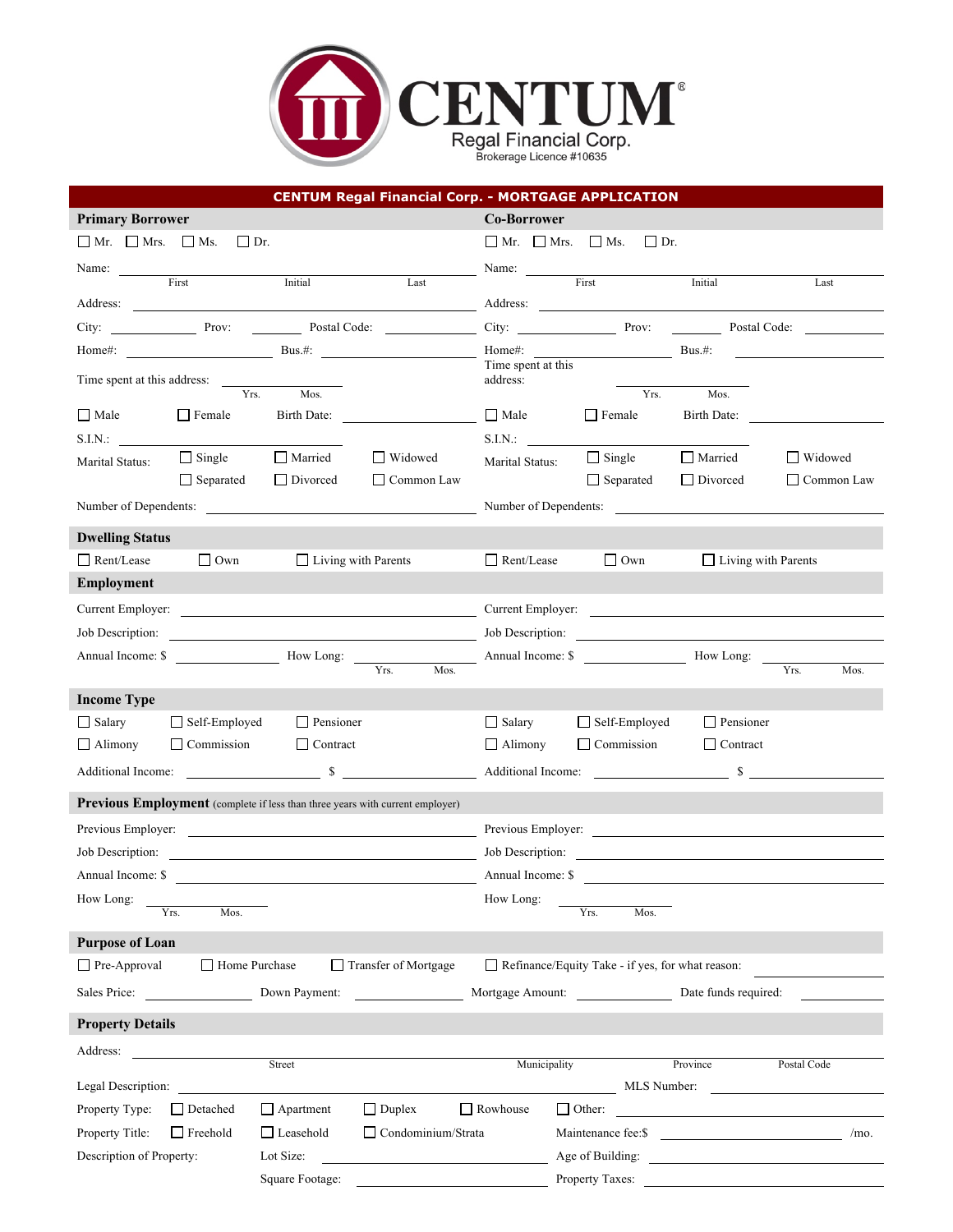| <b>CENTUM Regal Financial Corp.</b>                                                                                          |                           |  |                              |                         |
|------------------------------------------------------------------------------------------------------------------------------|---------------------------|--|------------------------------|-------------------------|
| <b>Assets</b>                                                                                                                | <b>Liabilities</b>        |  |                              |                         |
|                                                                                                                              | Lender                    |  | <b>Balance Owing</b>         | <b>Monthly Payments</b> |
| Value of home (if owned):                                                                                                    | Mortgage(s) on home:      |  |                              |                         |
| Cash in bank:                                                                                                                |                           |  |                              |                         |
| Deposit on purchase:                                                                                                         | Personal Loans:           |  |                              |                         |
| Other real estate owned:                                                                                                     |                           |  |                              |                         |
|                                                                                                                              | Other Loans:              |  |                              |                         |
| Cars:                                                                                                                        |                           |  |                              |                         |
|                                                                                                                              | Car Loans/Leases:         |  |                              |                         |
| RRSPs:                                                                                                                       |                           |  |                              |                         |
| Stocks, bonds, etc.:                                                                                                         | Credit Cards:             |  |                              |                         |
|                                                                                                                              |                           |  |                              |                         |
| Other:                                                                                                                       |                           |  |                              |                         |
|                                                                                                                              |                           |  |                              |                         |
|                                                                                                                              |                           |  |                              |                         |
|                                                                                                                              | Child Support/Alimony:    |  |                              |                         |
|                                                                                                                              |                           |  |                              |                         |
| <b>Total Assets:</b>                                                                                                         | <b>Total Liabilities:</b> |  |                              |                         |
| <b>General Information</b>                                                                                                   |                           |  |                              |                         |
|                                                                                                                              |                           |  |                              |                         |
|                                                                                                                              |                           |  | Y<br>N<br>ΙI<br>$\mathsf{L}$ |                         |
| Are there any suits or judgements against you or pending against you?                                                        |                           |  |                              |                         |
| $\Box$<br>$\mathsf{L}$<br>Have you ever gone through bankruptcy                                                              |                           |  |                              |                         |
| $\mathsf{L}$<br>$\mathsf{L}$<br>Are any of your assets pledged or in any other manner unavailable for payment of your debts? |                           |  |                              |                         |
| $\Box$<br>Are any of your assets presently involved in a marriage or separation agreement?                                   |                           |  |                              |                         |
| $\mathsf{L}$<br>Are you the endorser or guarantor of anyone else's debt?                                                     |                           |  |                              |                         |
| $\mathsf{L}$<br>$\mathsf{L}$<br>Are you the endorser or guarantor of any leases or contracts?                                |                           |  |                              |                         |
| Comments:                                                                                                                    |                           |  |                              |                         |
|                                                                                                                              |                           |  |                              |                         |

The above information is submitted to enable CENTUM Regal Financial Corp. to consider a mortgage loan, and is to the best of my /our knowledge and belief a true statement of my/our personal information. In submitting this information, I /We hereby consent to CENTUM Regal Financial Corp. obtaining such credit reports and other information CENTUM Regal Financial Corp. may deem necessary at any time in connection with this application for a mortgage loan. I/We hereby consent to the disclosure of my/our personal and credit information to any credit reporting agency, financial institution, legal firm, title insurance company, mortgage insurance company as well as Centum Financial Group Inc and Filogix Inc or any other corporation directly involved in the mortgage process. I /We also consent to receive periodic mortgage account information as well as mortgage and real estate related direct marketing material.

Your privacy is important. We committed to respecting and protecting your privacy and security. We have implemented measures to protect the privacy & security of your personal information through strict policies and practices in compliance with applicable Federal and Provincial privacy legislation. Please contact us to discuss our privacy & security policies and practices.

Each CENTUM office is independently owned and operated

Signature:

Borrower Date Co-Borrower Date